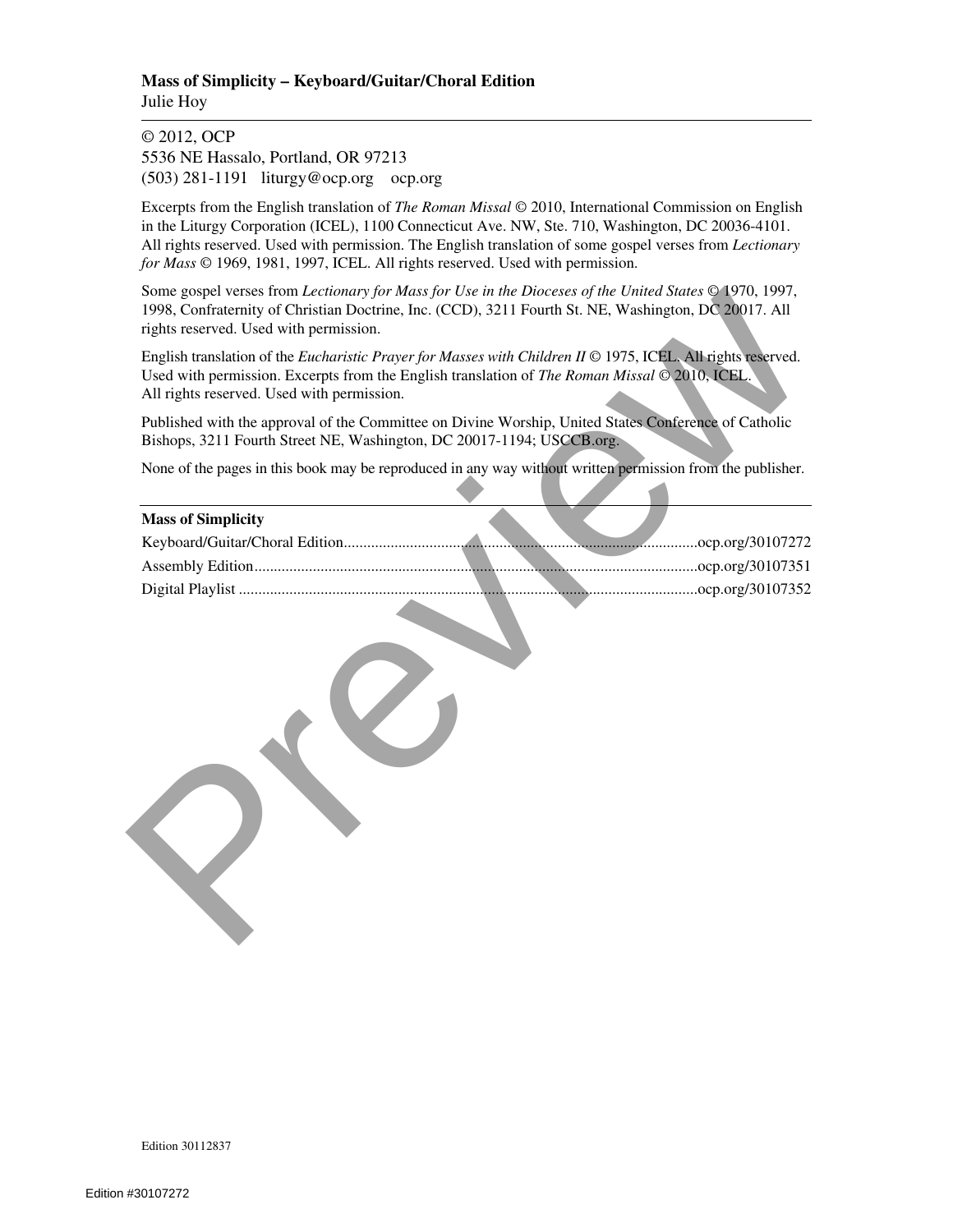# Table of Contents

| Glory to God                                       |  |
|----------------------------------------------------|--|
|                                                    |  |
|                                                    |  |
|                                                    |  |
|                                                    |  |
| <b>Eucharistic Acclamations</b>                    |  |
|                                                    |  |
|                                                    |  |
|                                                    |  |
|                                                    |  |
|                                                    |  |
|                                                    |  |
| *Eucharistic Prayer for Masses with Children II 23 |  |
| In memory of Fr. Slider Steuernol                  |  |

\*These settings of the Eucharistic Acclamations can also be used, where appropriate, with Eucharistic Prayers I and III. The revised texts for the *Eucharistic Prayers for Masses with Children* (for use with *The Roman Missal,* Third Edition) can be obtained from the United States Conference of Catholic Bishops, USCCB.org; **United States Conference of Catholic Bishops,** 3211 Fourth Street NE, Washington DC 20017, 202-541-3000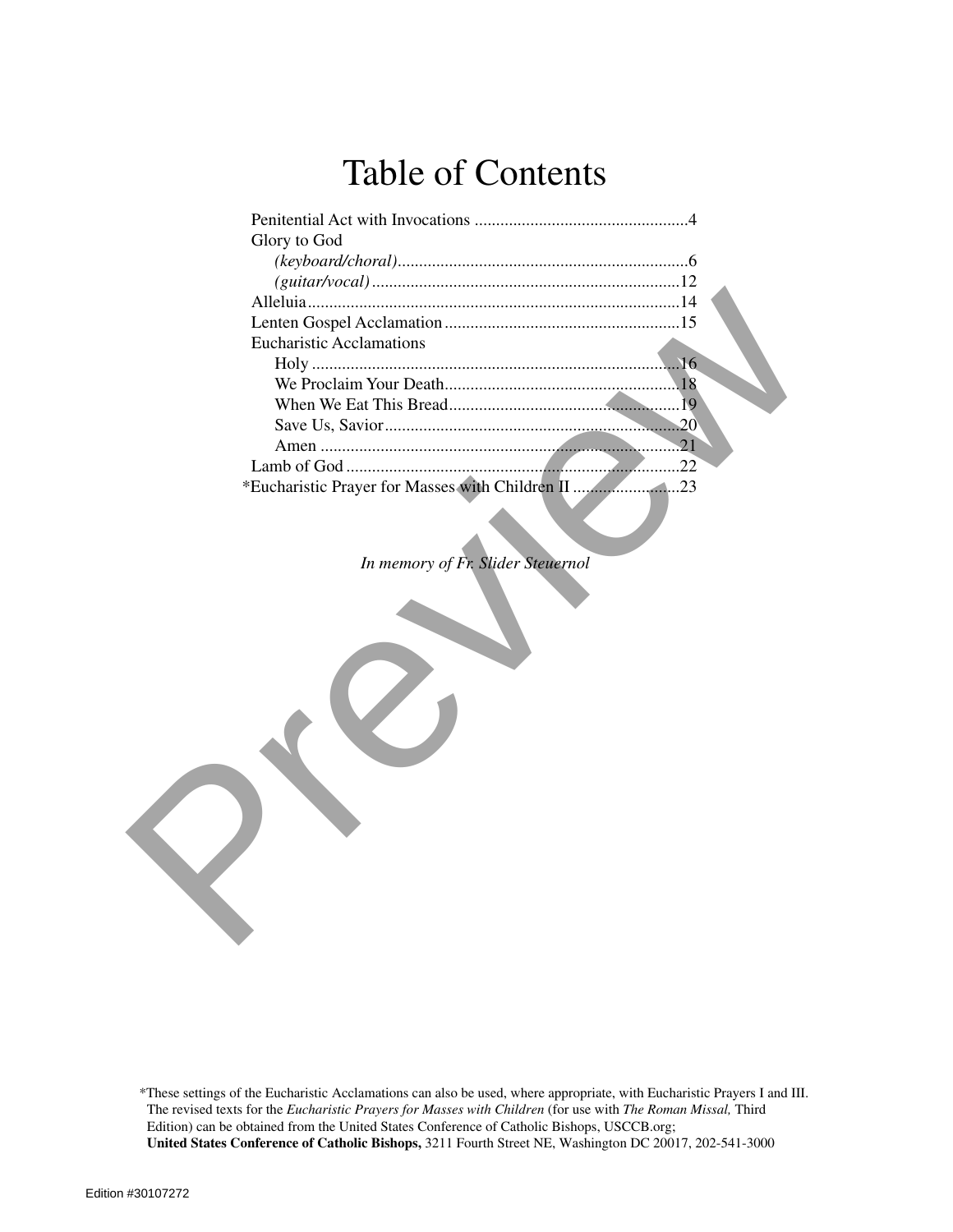# Penitential Act with Invocations

*Mass of Simplicity* Julie Hoy Keyboard accompaniment by John Fresk



Text © 2010, ICEL. All rights reserved. Used with permission. Music © 2011, Julie Hoy.<br>Published by OCP, 5536 NE Hassalo, Portland, OR 97213. All rights reserved.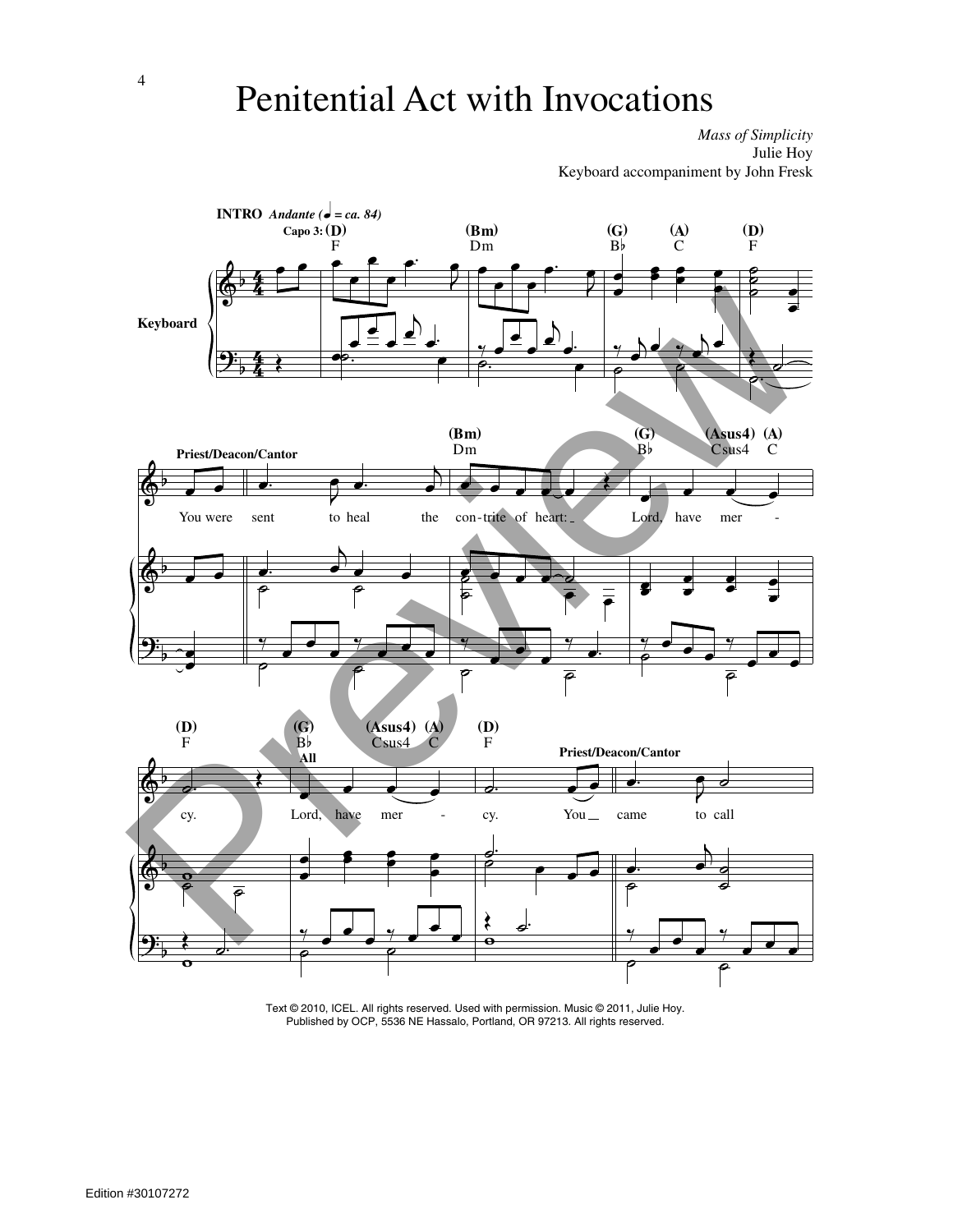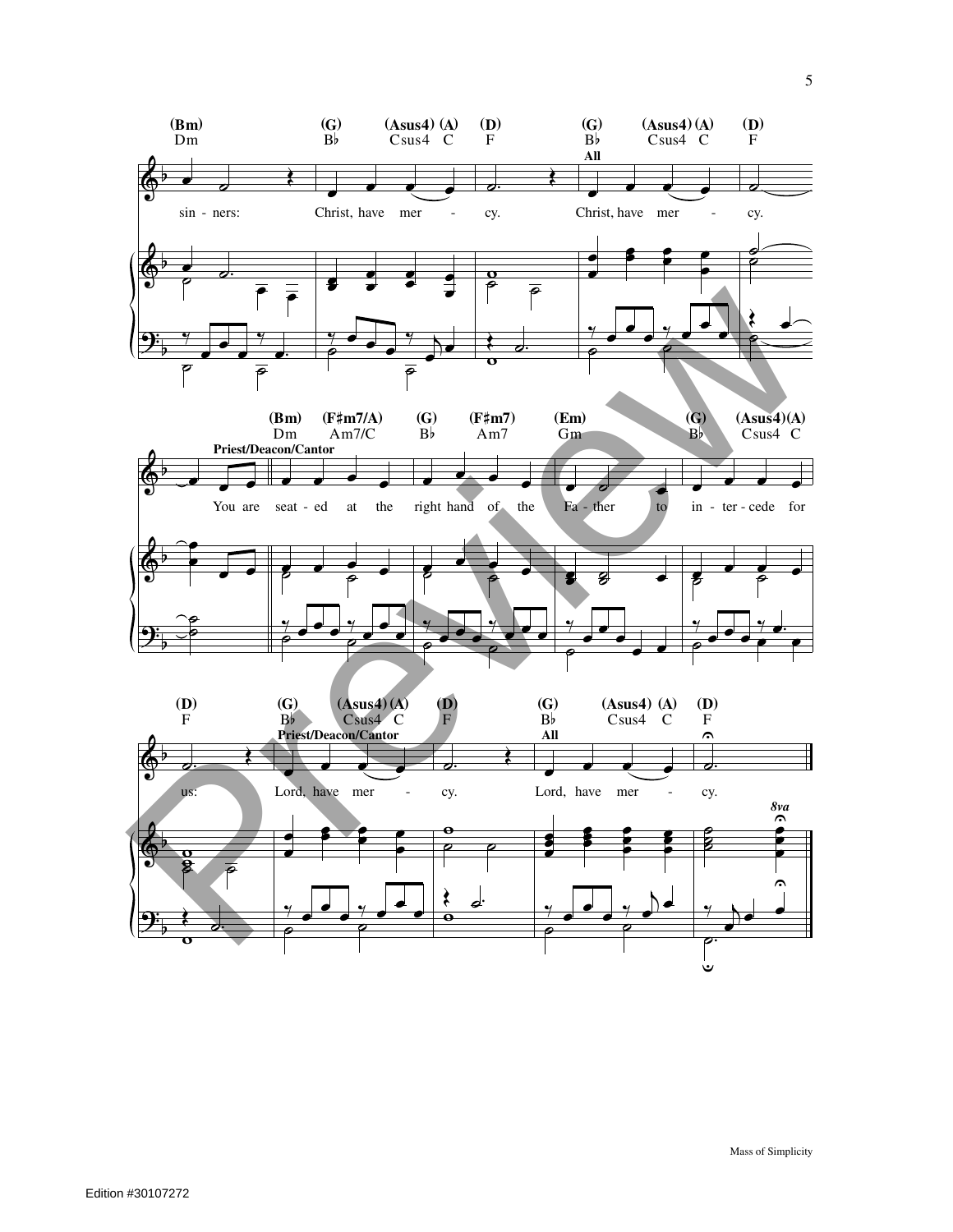## Glory to God

*Mass of Simplicity* Julie Hoy Keyboard accompaniment by John Fresk



Text © 2010, ICEL. All rights reserved. Used with permission. Music © 2011, Julie Hoy.<br>Published by OCP, 5536 NE Hassalo, Portland, OR 97213. All rights reserved.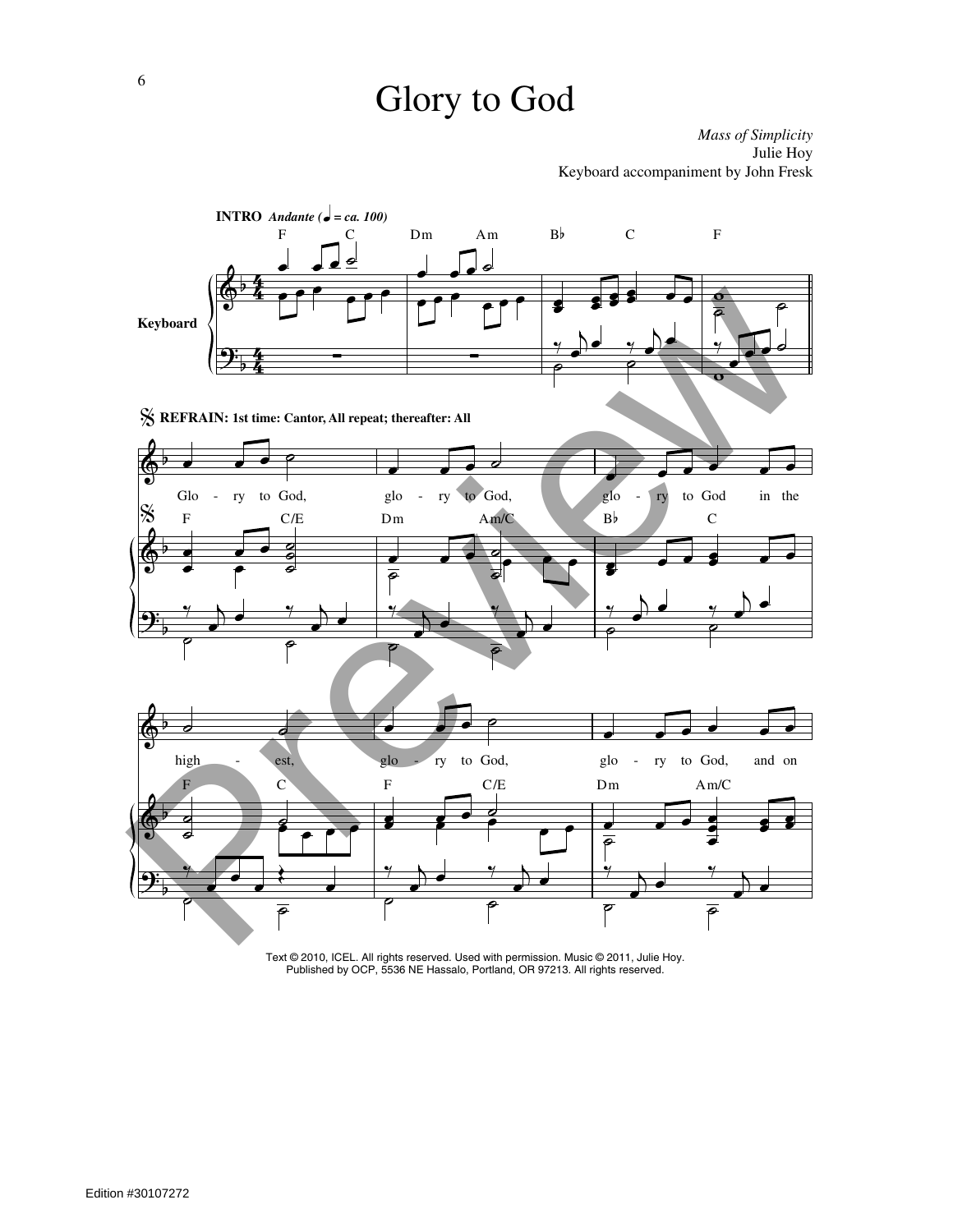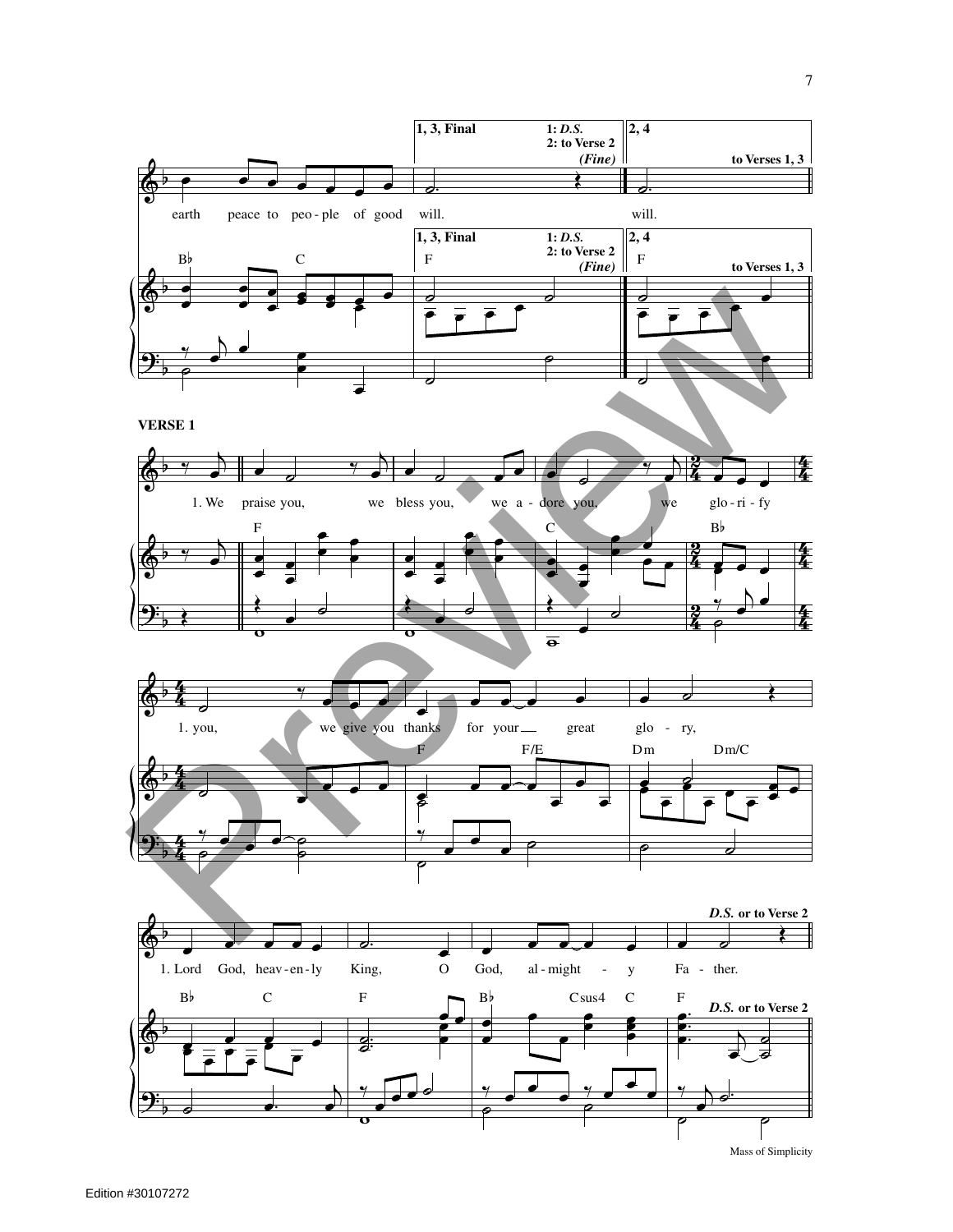

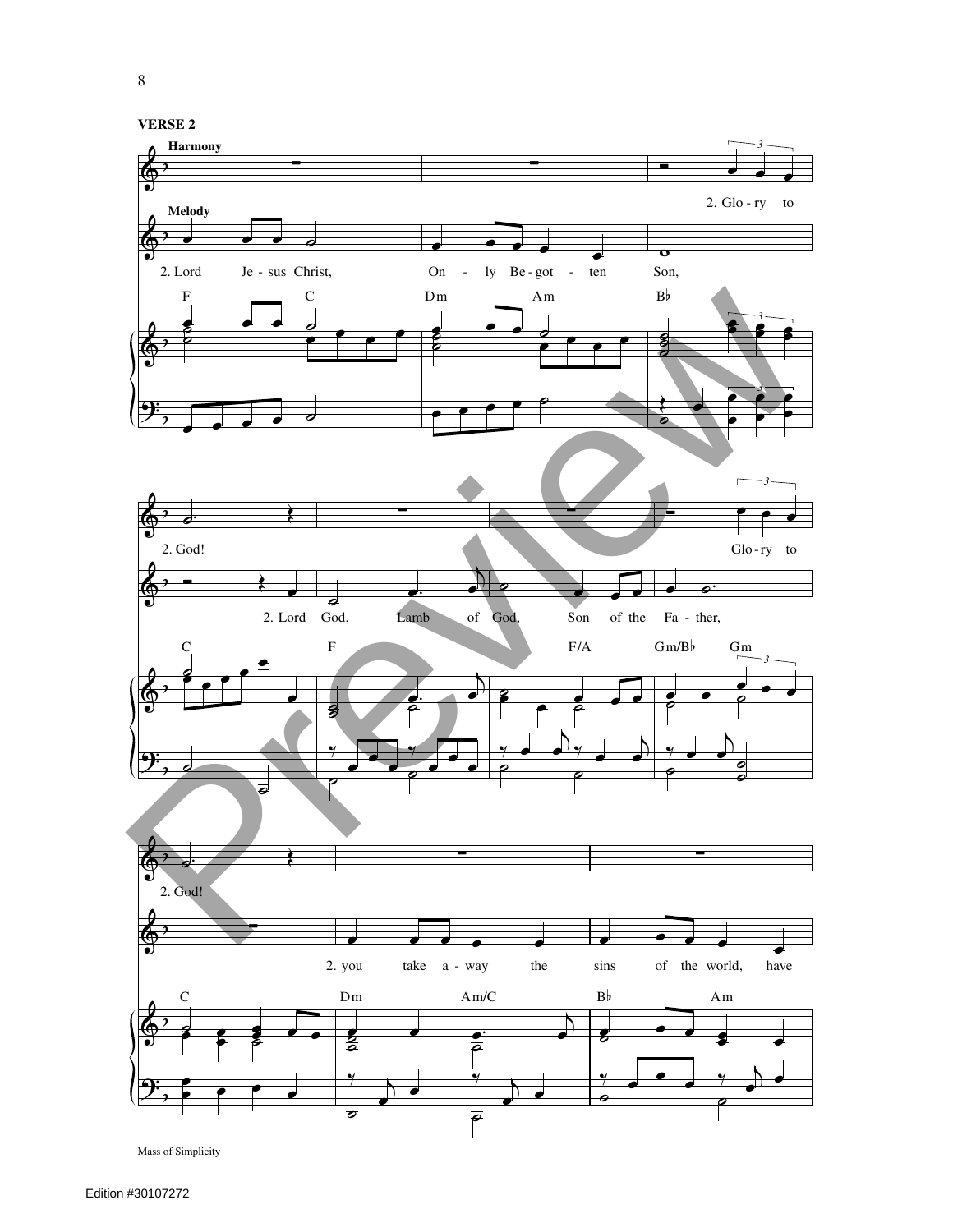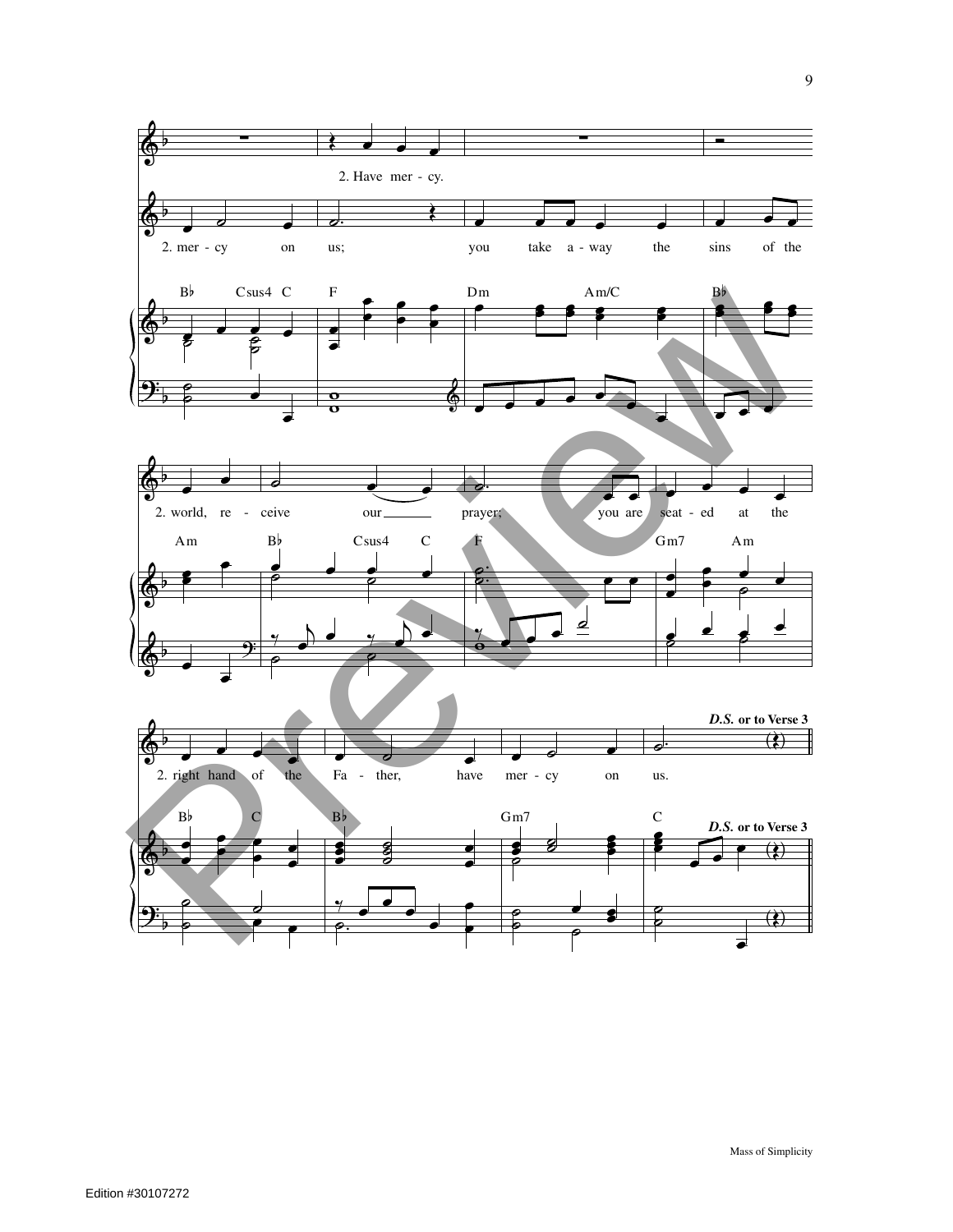

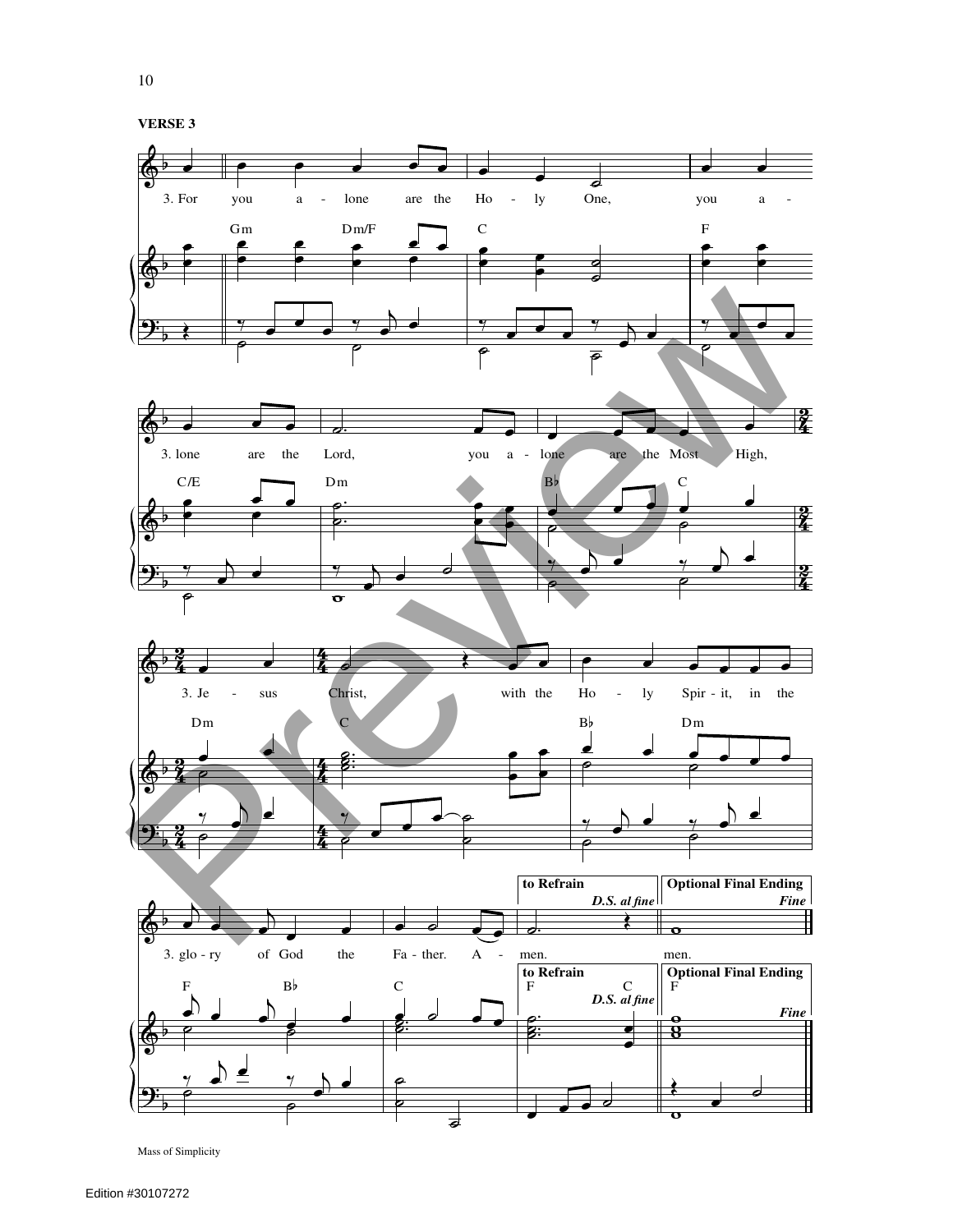Previews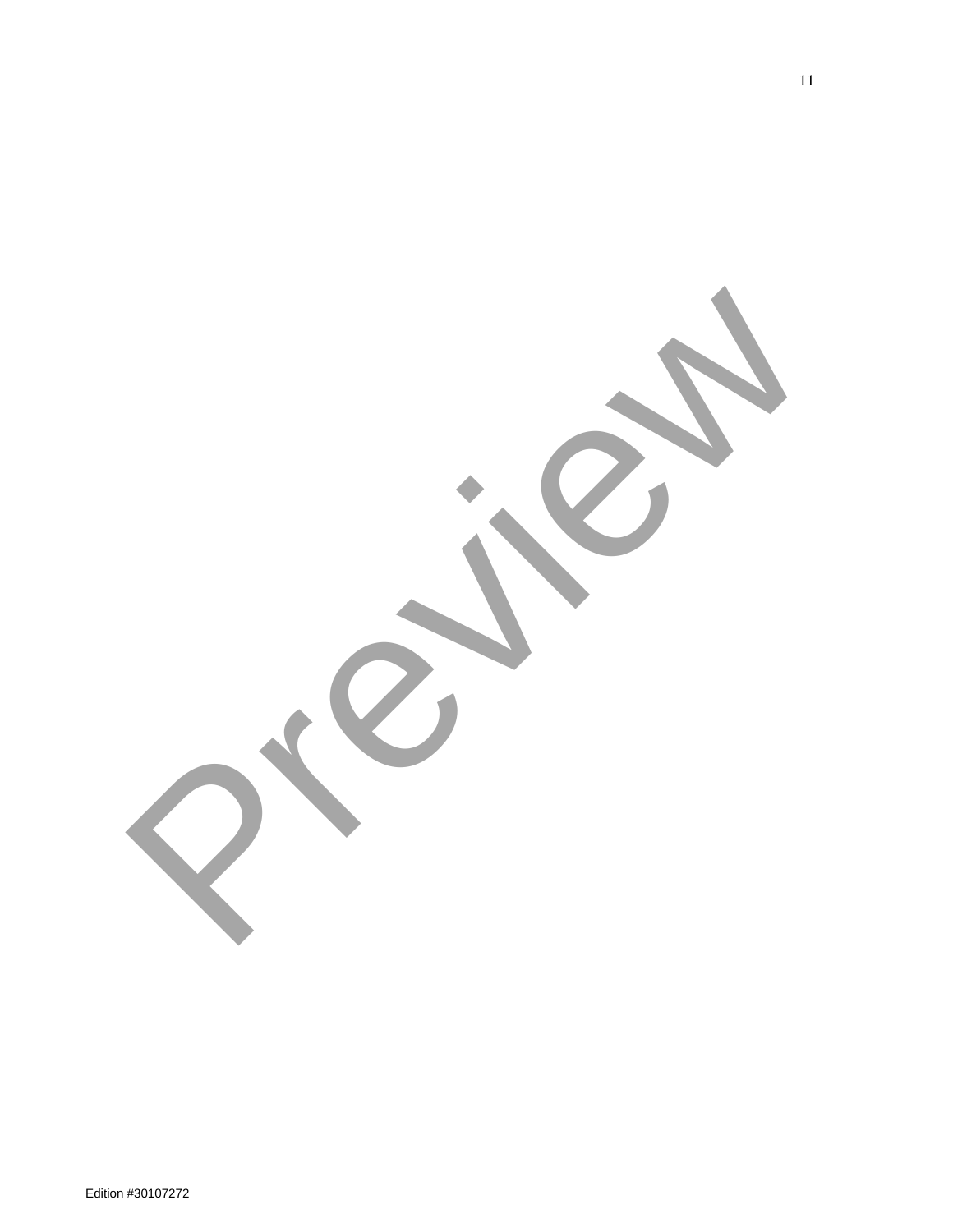#### Glory to God

*(Guitar/Vocal)*

*Mass of Simplicity* Julie Hoy Keyboard accompaniment by John Fresk



Text © 2010, ICEL. All rights reserved. Used with permission. Music © 2011, Julie Hoy. Published by OCP, 5536 NE Hassalo, Portland, OR 97213. All rights reserved.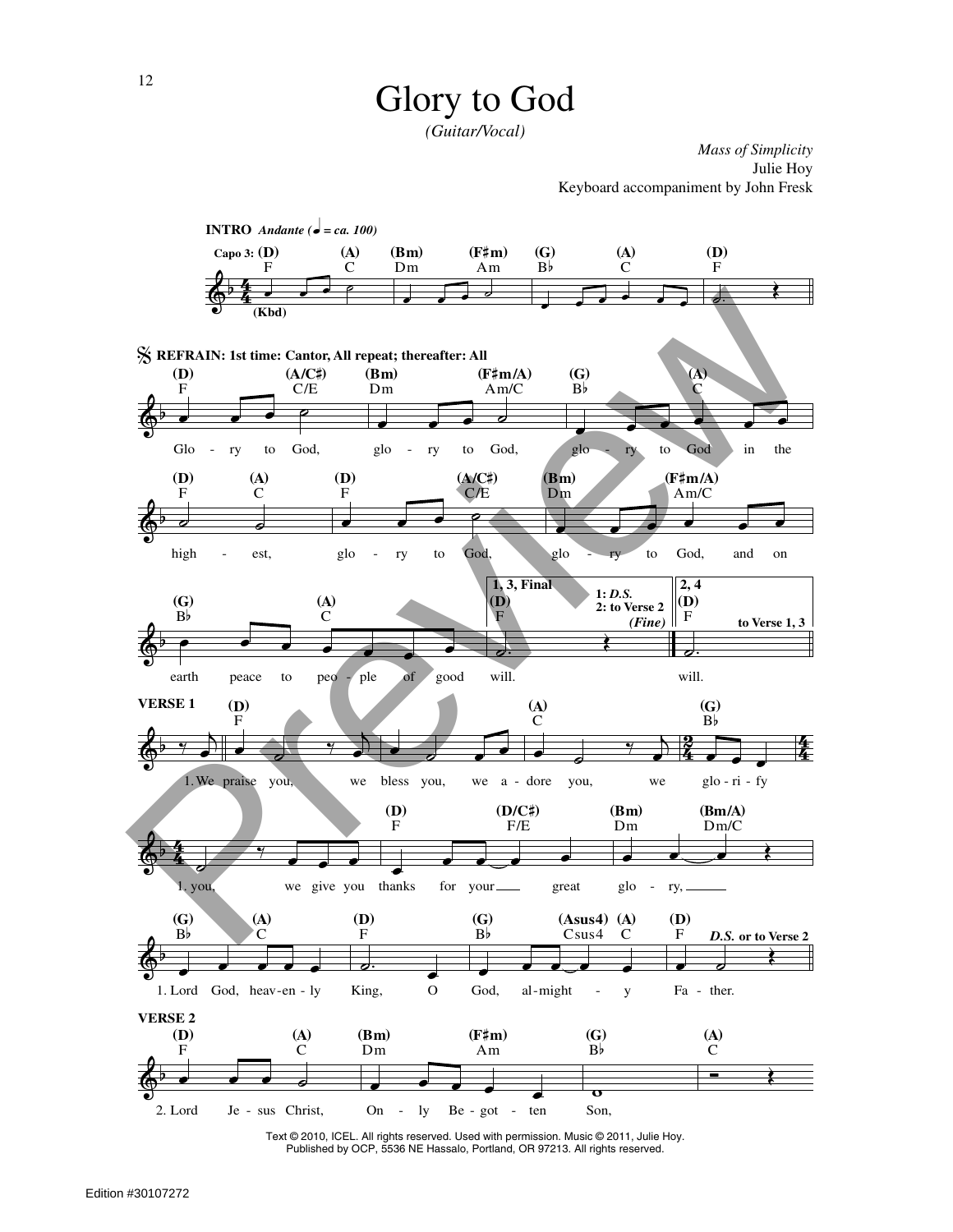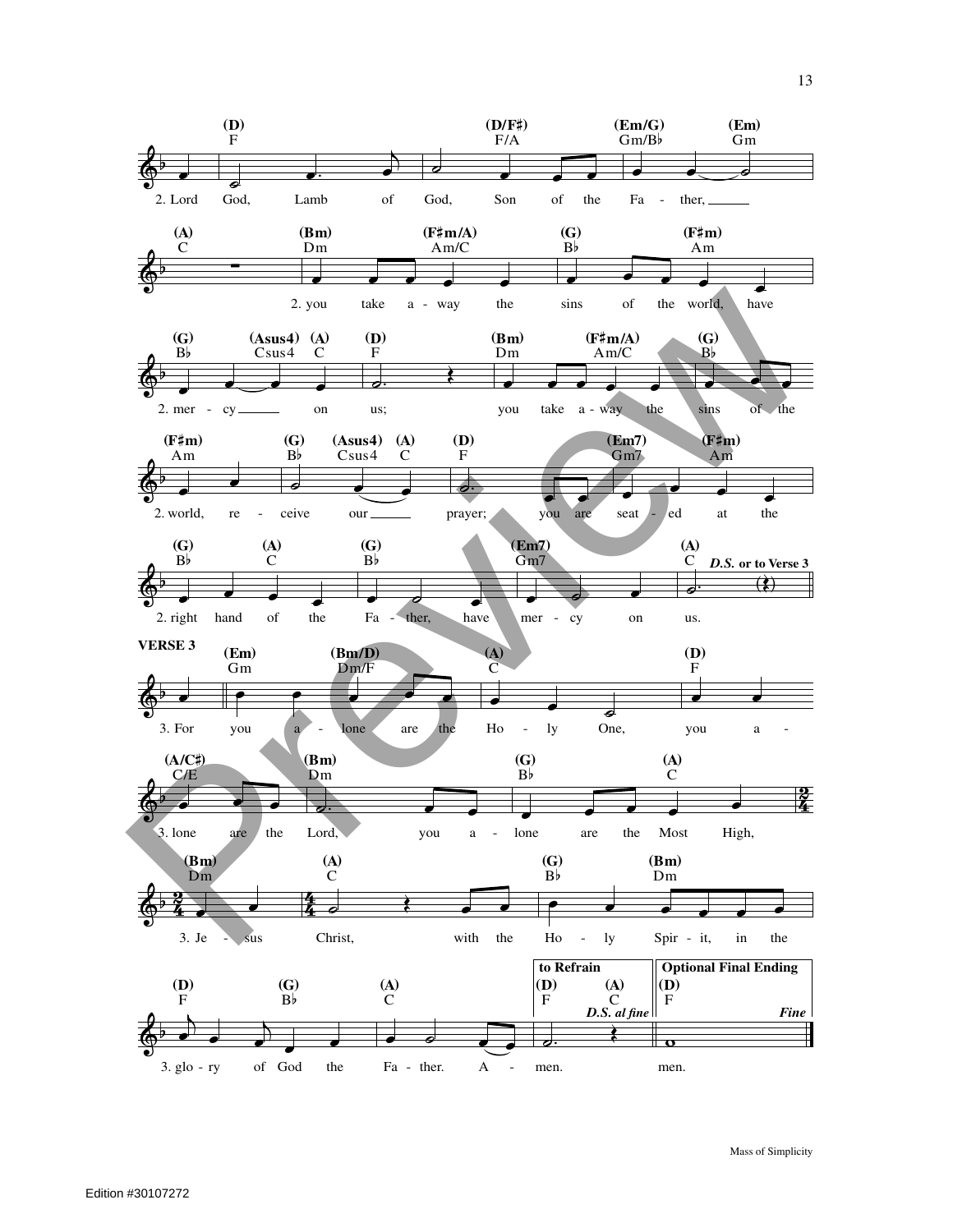# Alleluia

*Mass of Simplicity* Julie Hoy Keyboard accompaniment by John Fresk



Music © 2011, Julie Hoy. Published by OCP, 5536 NE Hassalo, Portland, OR 97213. All rights reserved.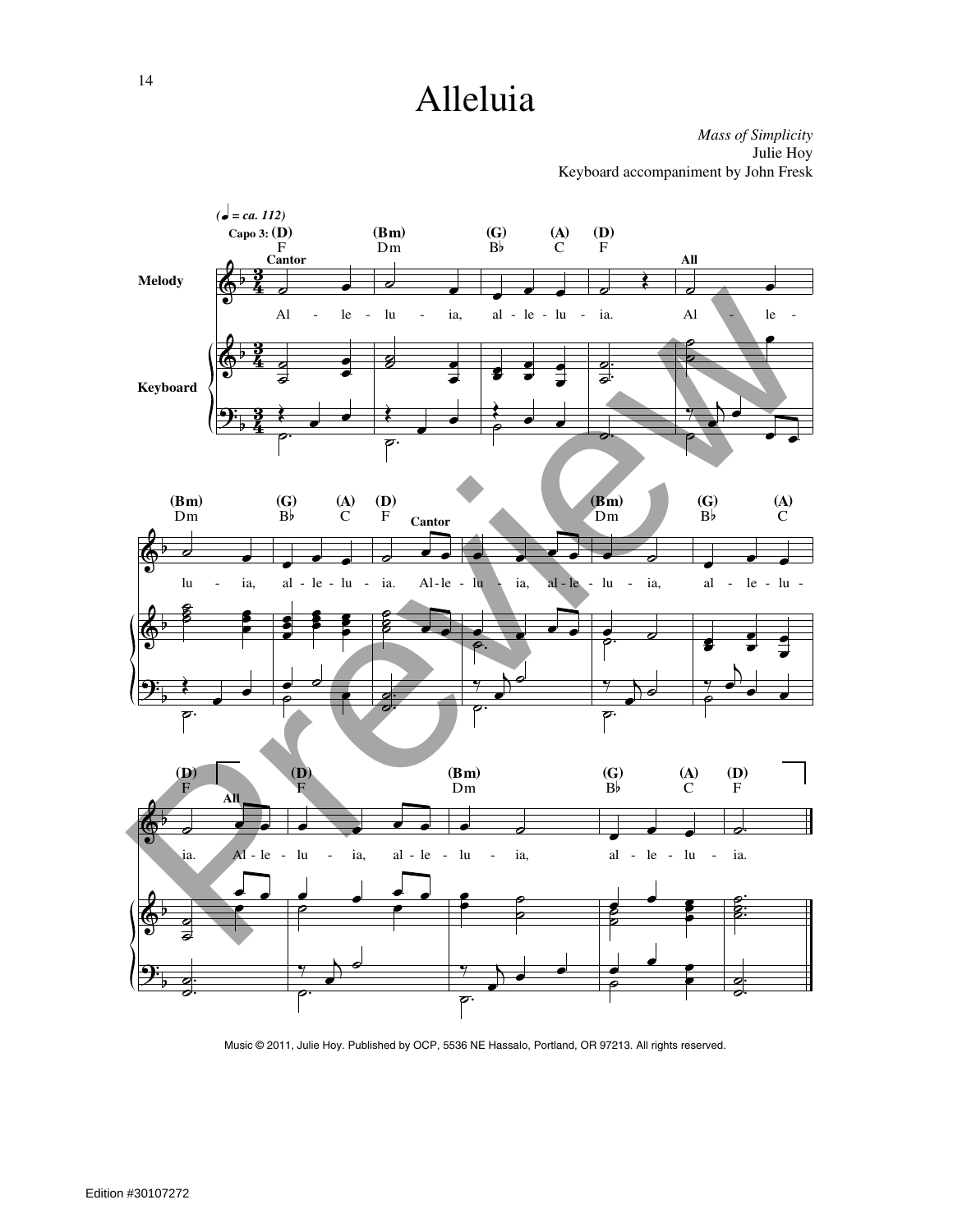# Lenten Gospel Acclamation

*Mass of Simplicity* Julie Hoy Keyboard accompaniment by John Fresk



Text © 1969, 1981, 1997, ICEL. All rights reserved. Used with permission. Music © 2011, Julie Hoy. Published by OCP, 5536 NE Hassalo, Portland, OR 97213. All rights reserved.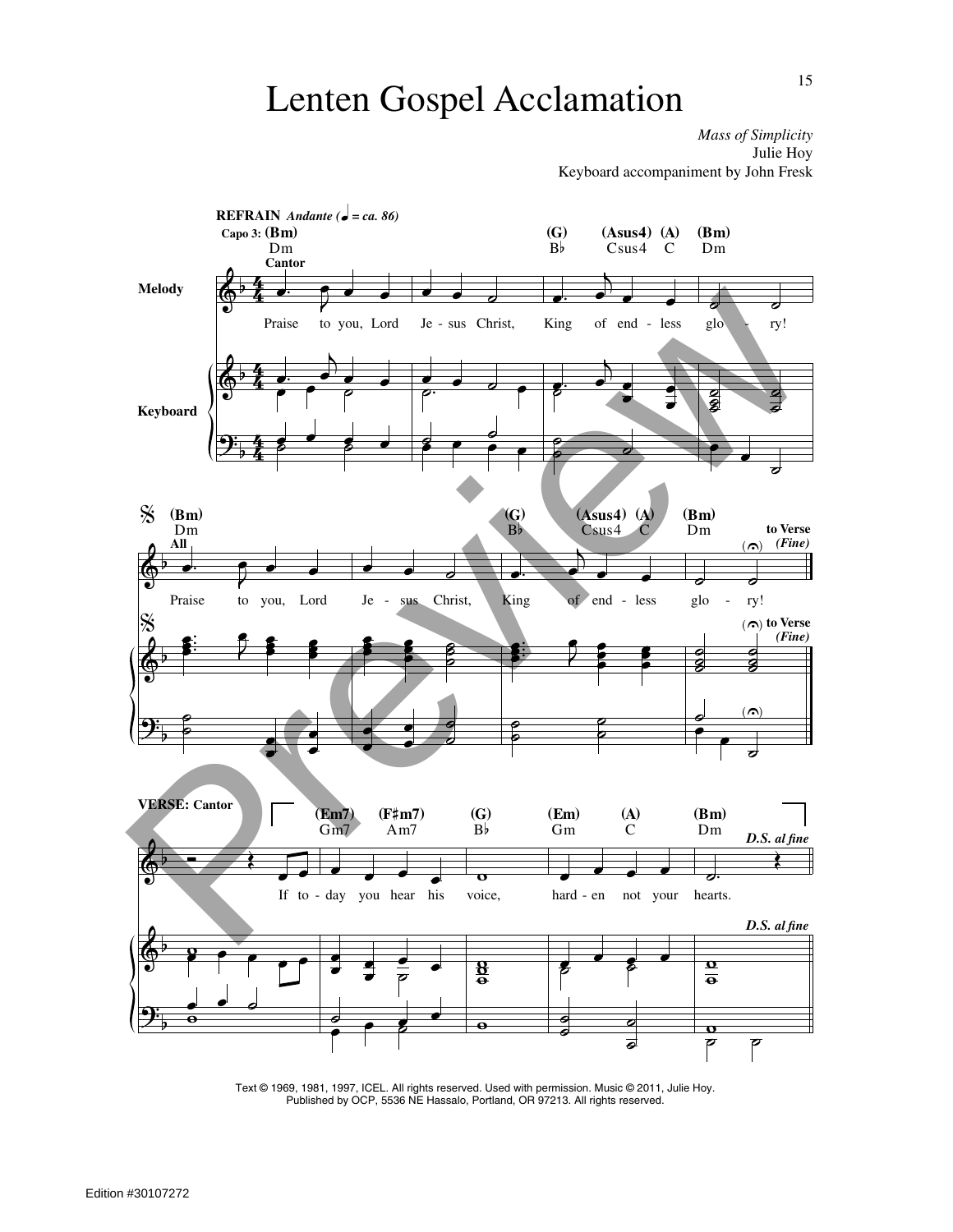*Mass of Simplicity* Julie Hoy Keyboard accompaniment by John Fresk



Text © 2010, ICEL. All rights reserved. Used with permission. Music © 2011, Julie Hoy. Published by OCP, 5536 NE Hassalo, Portland, OR 97213. All rights reserved.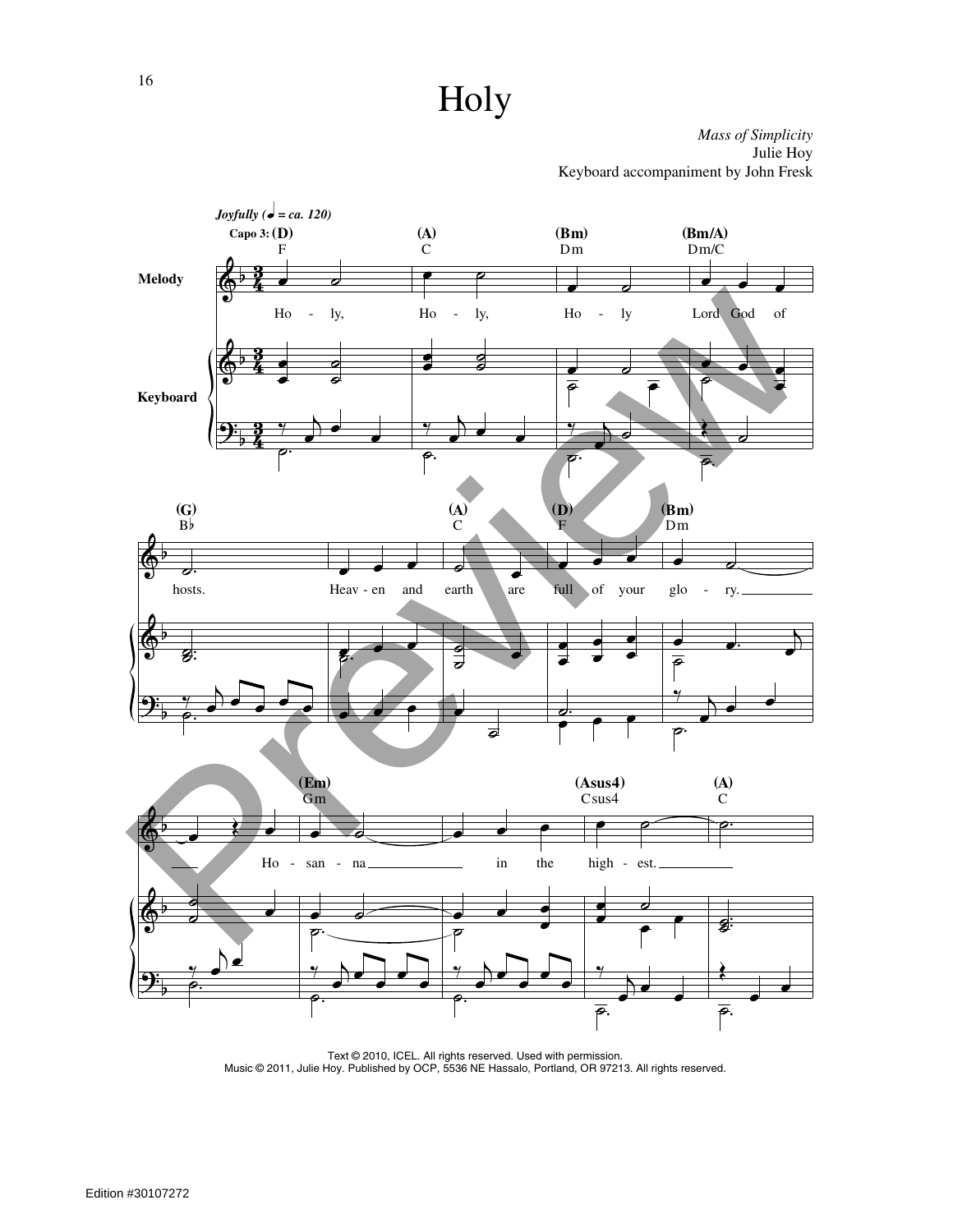





17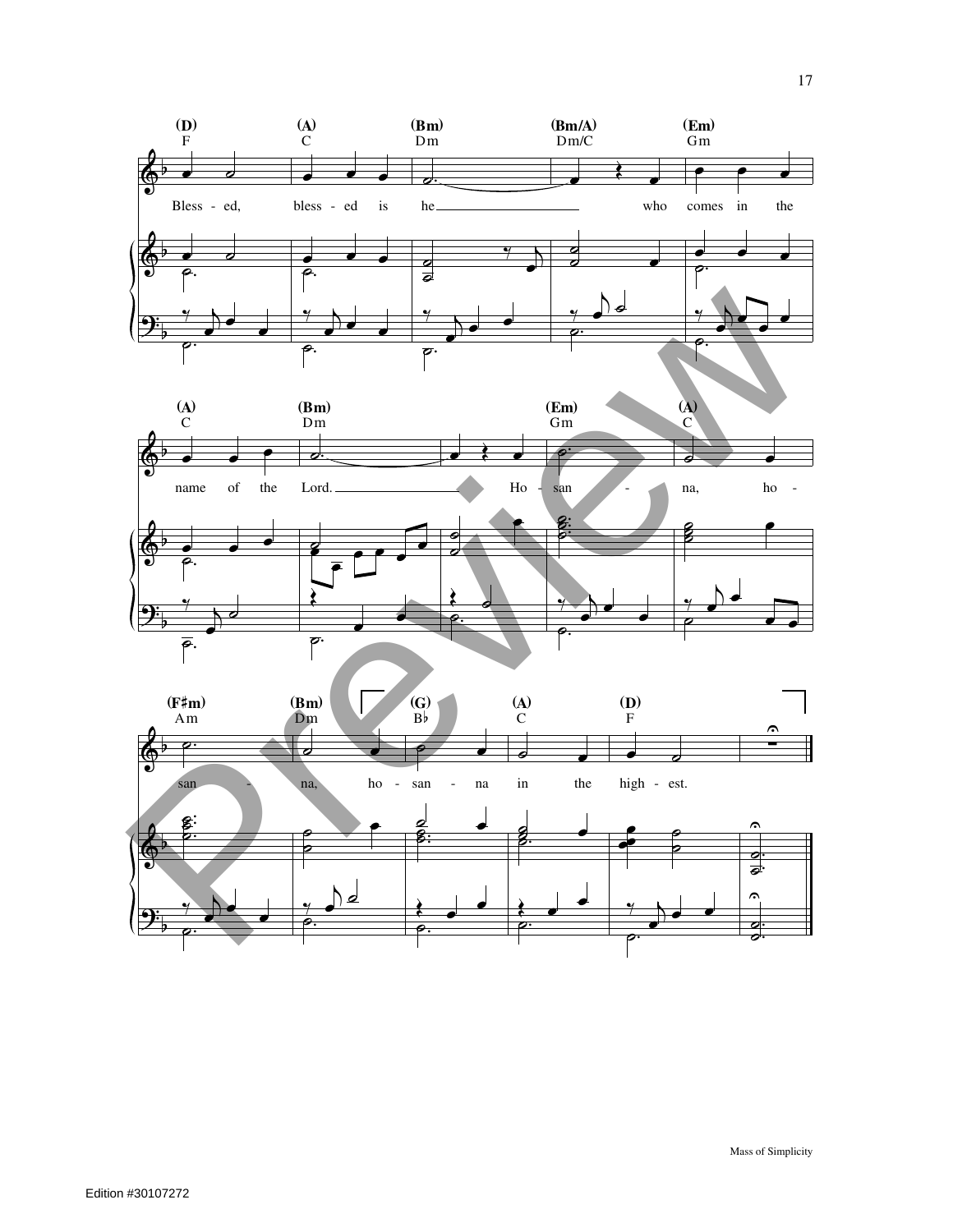### We Proclaim Your Death

*Mass of Simplicity* Julie Hoy Keyboard accompaniment by John Fresk

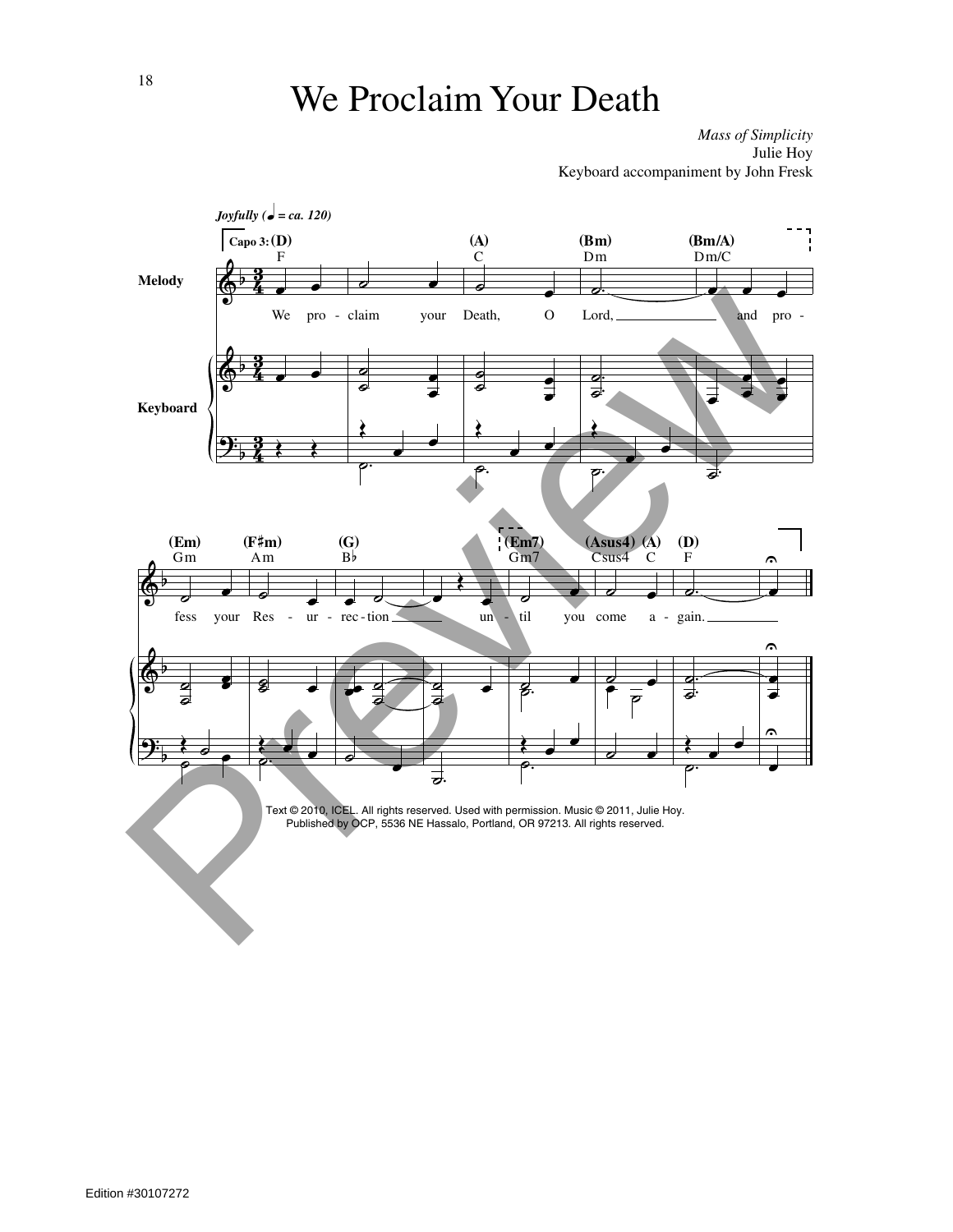### When We Eat This Bread

*Mass of Simplicity* Julie Hoy Keyboard accompaniment by John Fresk



19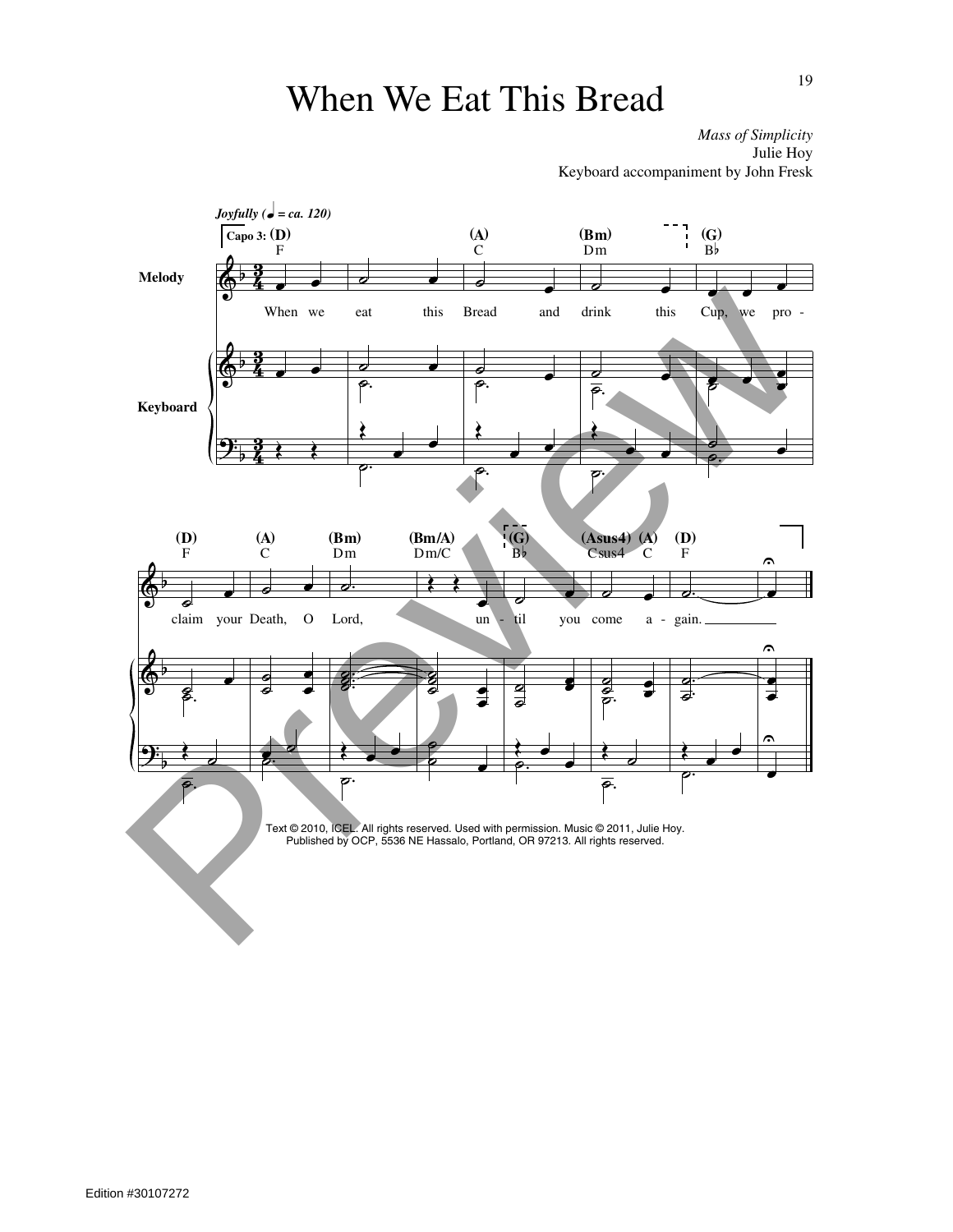# Save Us, Savior

*Mass of Simplicity* Julie Hoy Keyboard accompaniment by John Fresk

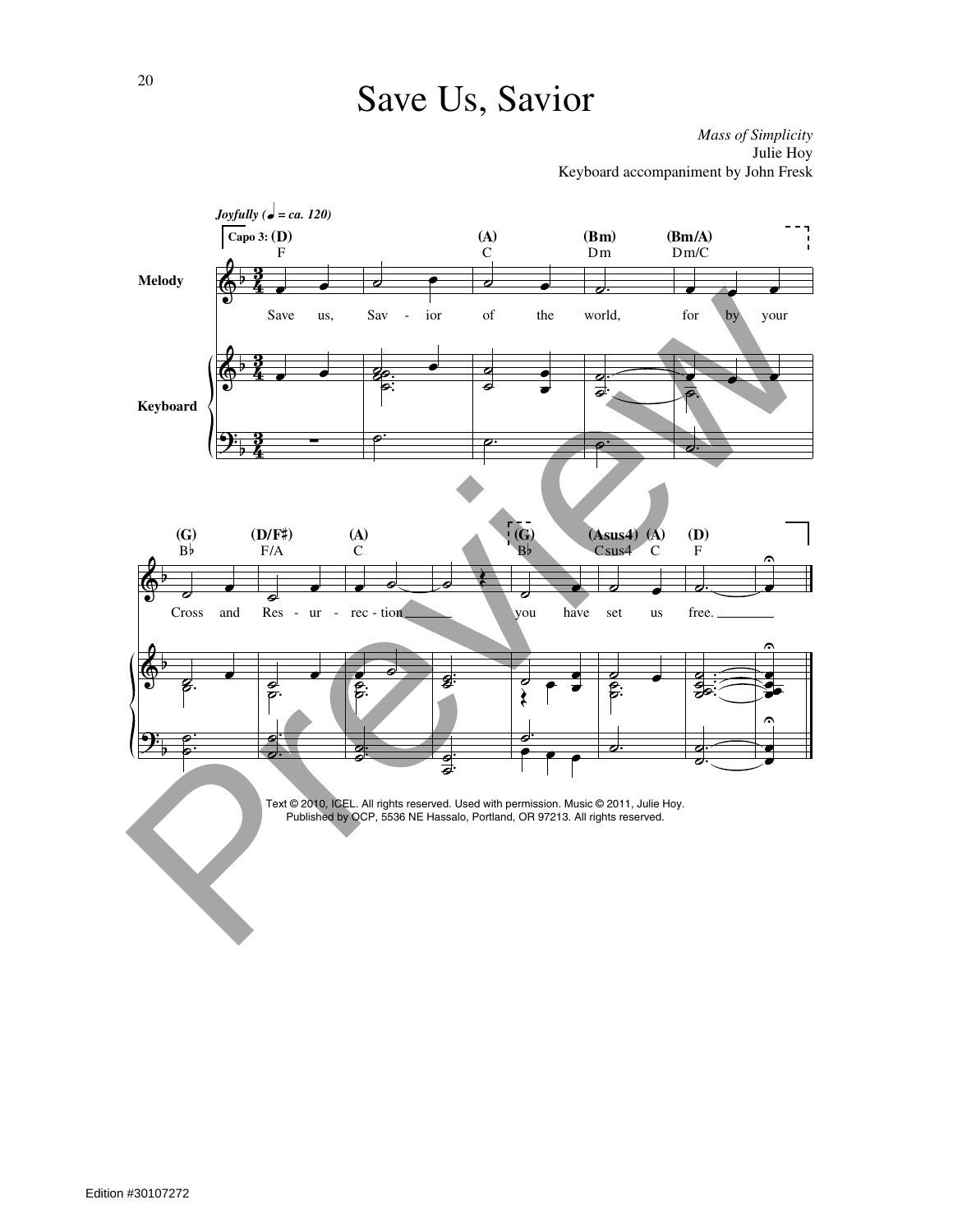# Amen

*Mass of Simplicity* Julie Hoy Keyboard accompaniment by John Fresk



Music © 2011, Julie Hoy. Published by OCP, 5536 NE Hassalo, Portland, OR 97213. All rights reserved.

**\*Either note may be sung.**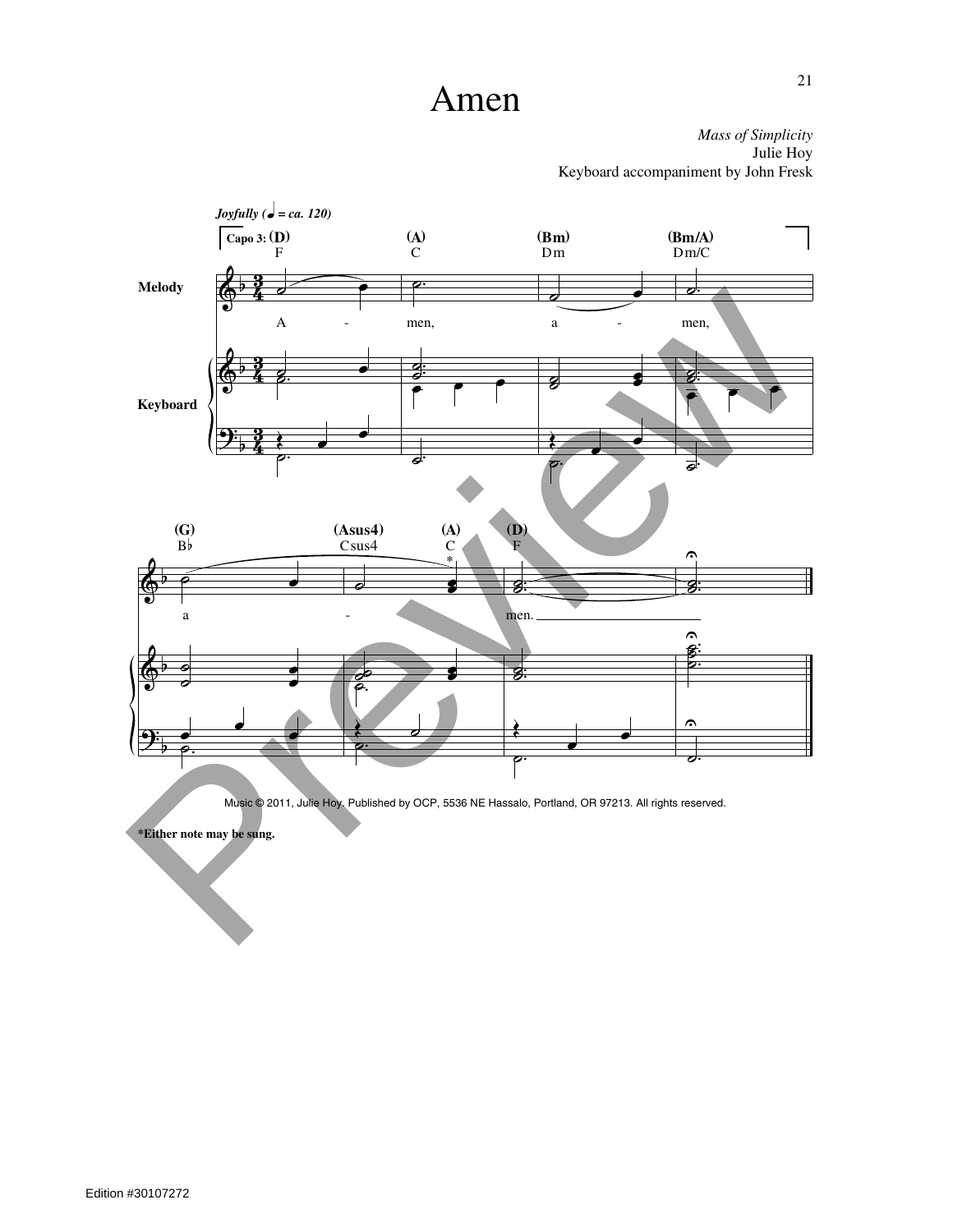# Lamb of God

*Mass of Simplicity* Julie Hoy Keyboard accompaniment by John Fresk

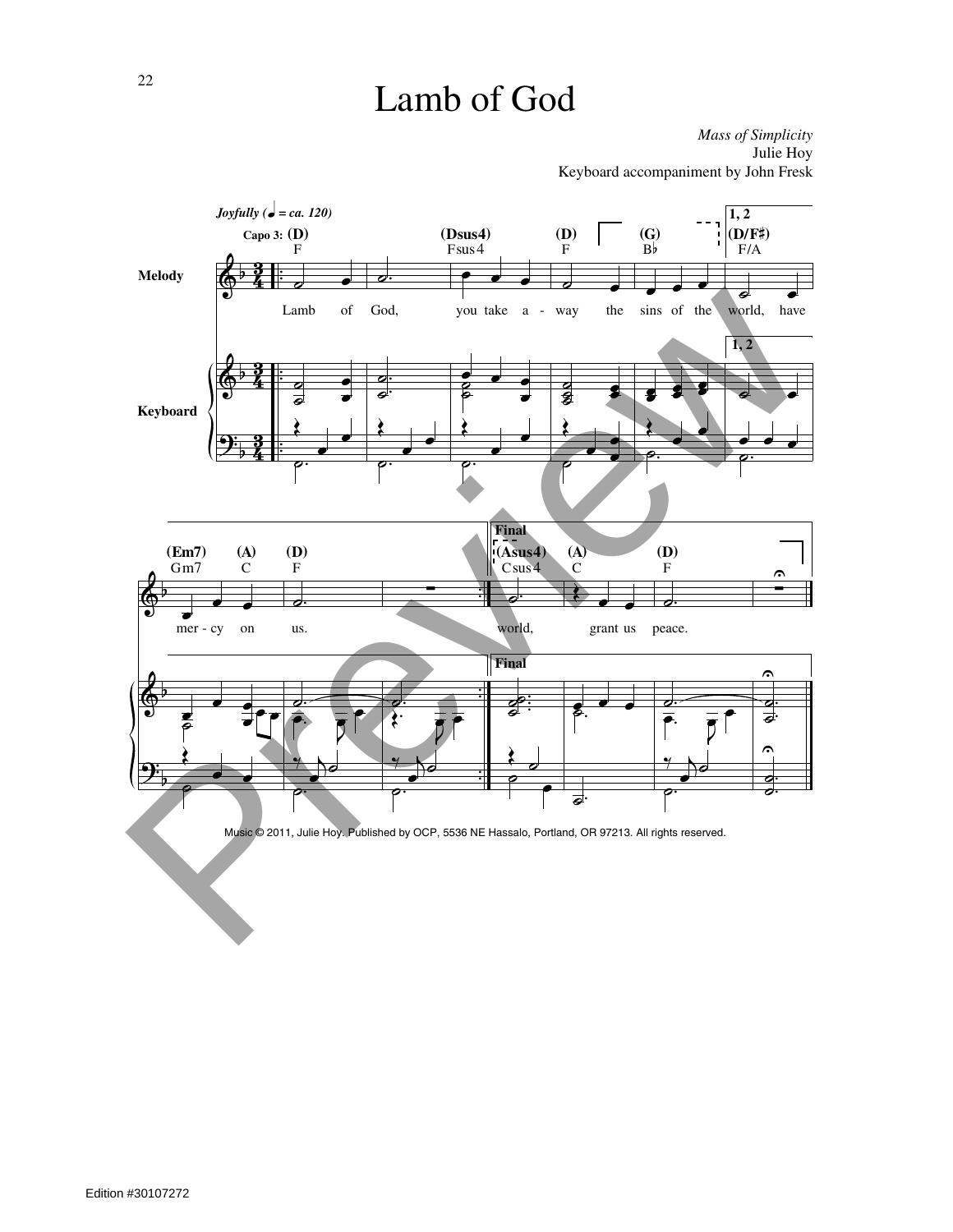# Eucharistic Prayer for Masses with Children II

*Mass of Simplicity* Julie Hoy Keyboard accompaniment by John Fresk

**Priest:** God, our loving Father, we are glad to give you thanks and praise because you love us. With Jesus we sing your praise: **(to Acclamation 1 or 2)**



- Priest: Because you love us, you sent Jesus your Son to bring us to you and to gather us around him as the children of one family. With Jesus we sing your praise: **(to Acclamation 1 or 2)**
- **Priest:** For such great love we thank you with the Angels and Saints as they praise you and sing: **(to Acclamation 3)**

Text: Holy, Institution Narrative, and Doxology © 2010, ICEL. All rights reserved. Used with permission. All other text from *Eucharistic Prayer for Masses with Children II* © 1975, ICEL. All rights reserved. Used with permission. Music © 2011, Julie Hoy. Published by OCP, 5536 NE Hassalo, Portland, OR 97213. All rights reserved.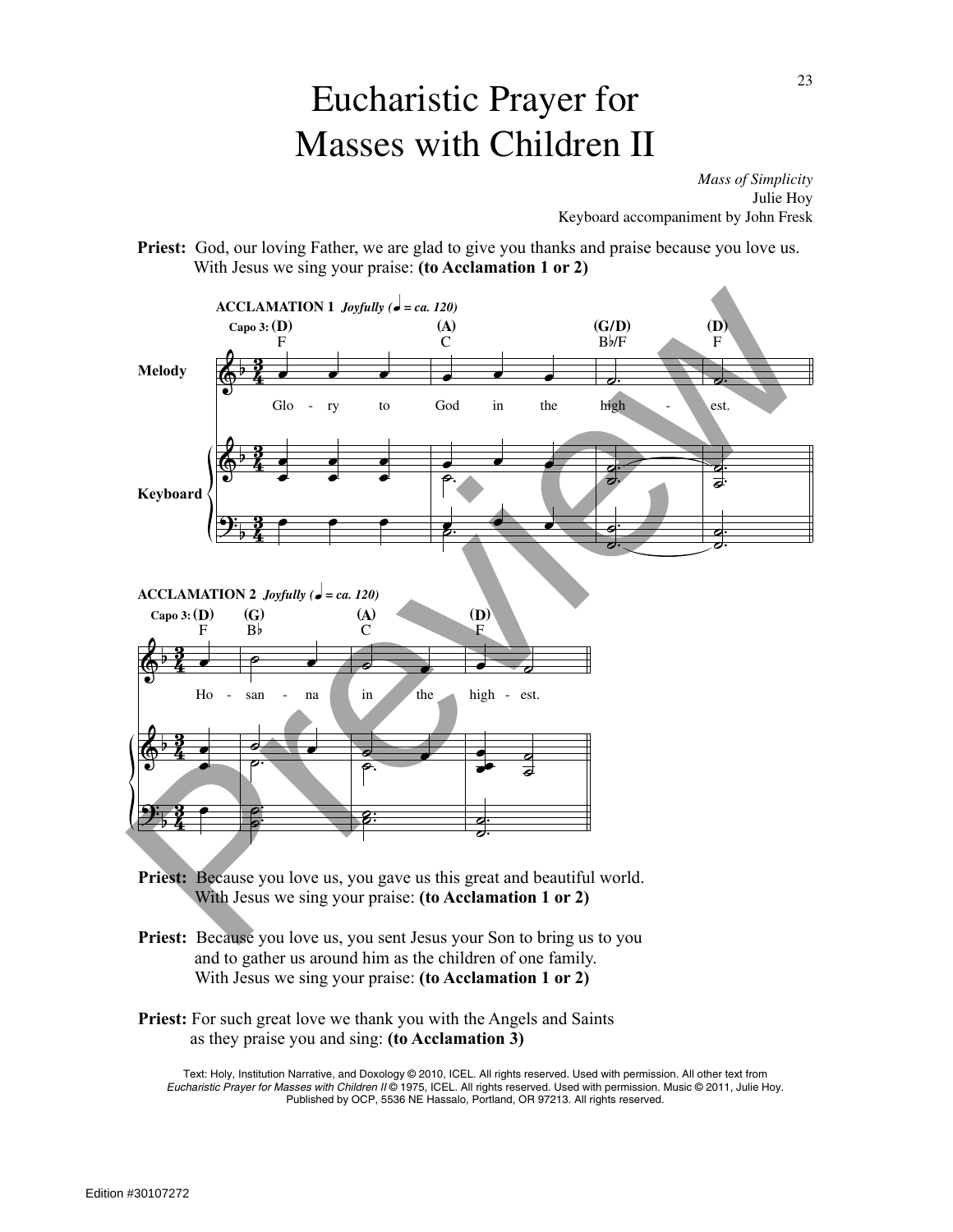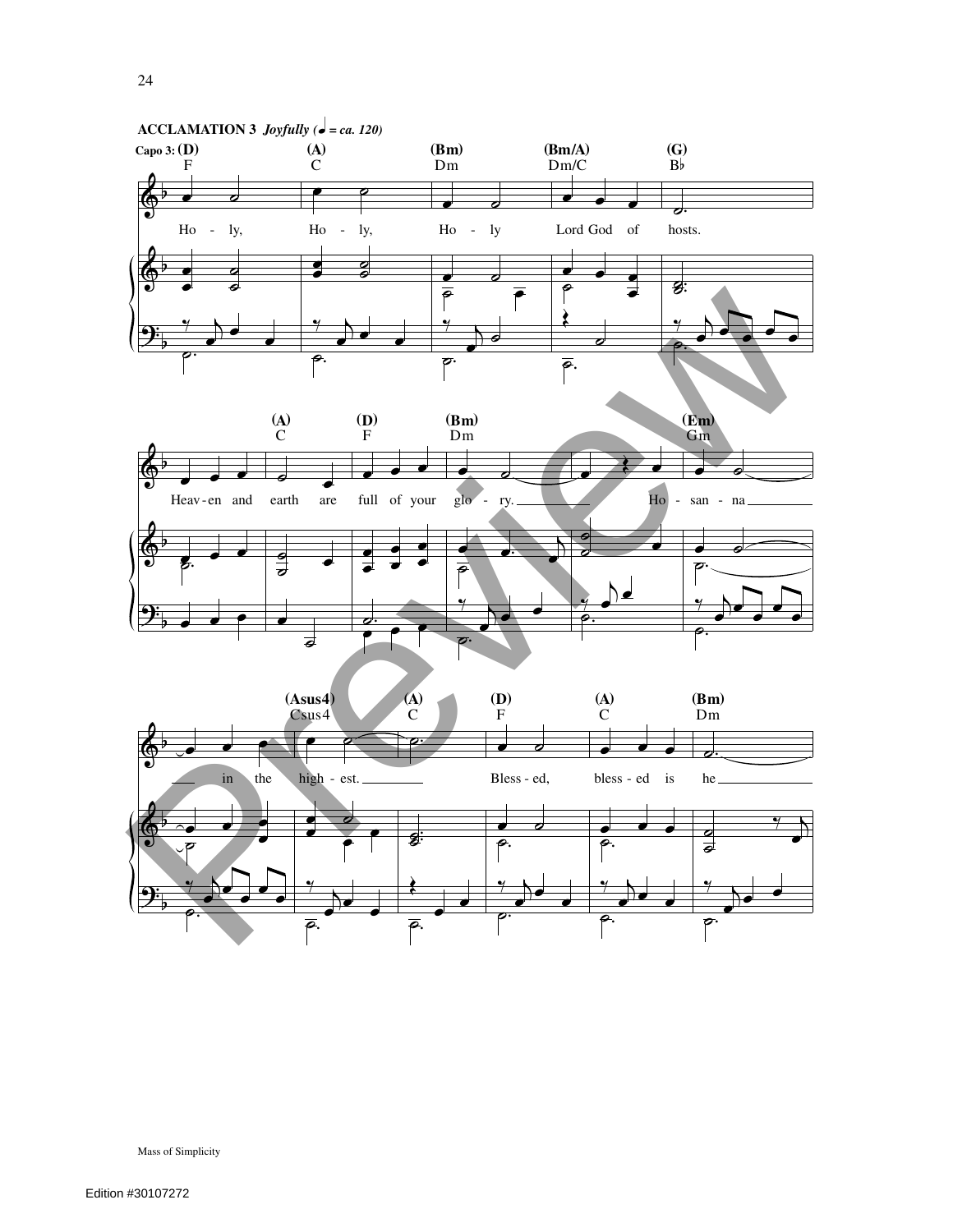

**Priest:** Blessed be Jesus, whom you sent to be the friend of children and of the poor. He came to show us how we can love you, Father, by loving one another. He came to take away sin, which keeps us from being friends, and hate, which makes us all unhappy. He promised to send the Holy Spirit,

to be with us always so that we can live as your children. **(to Acclamation 4)**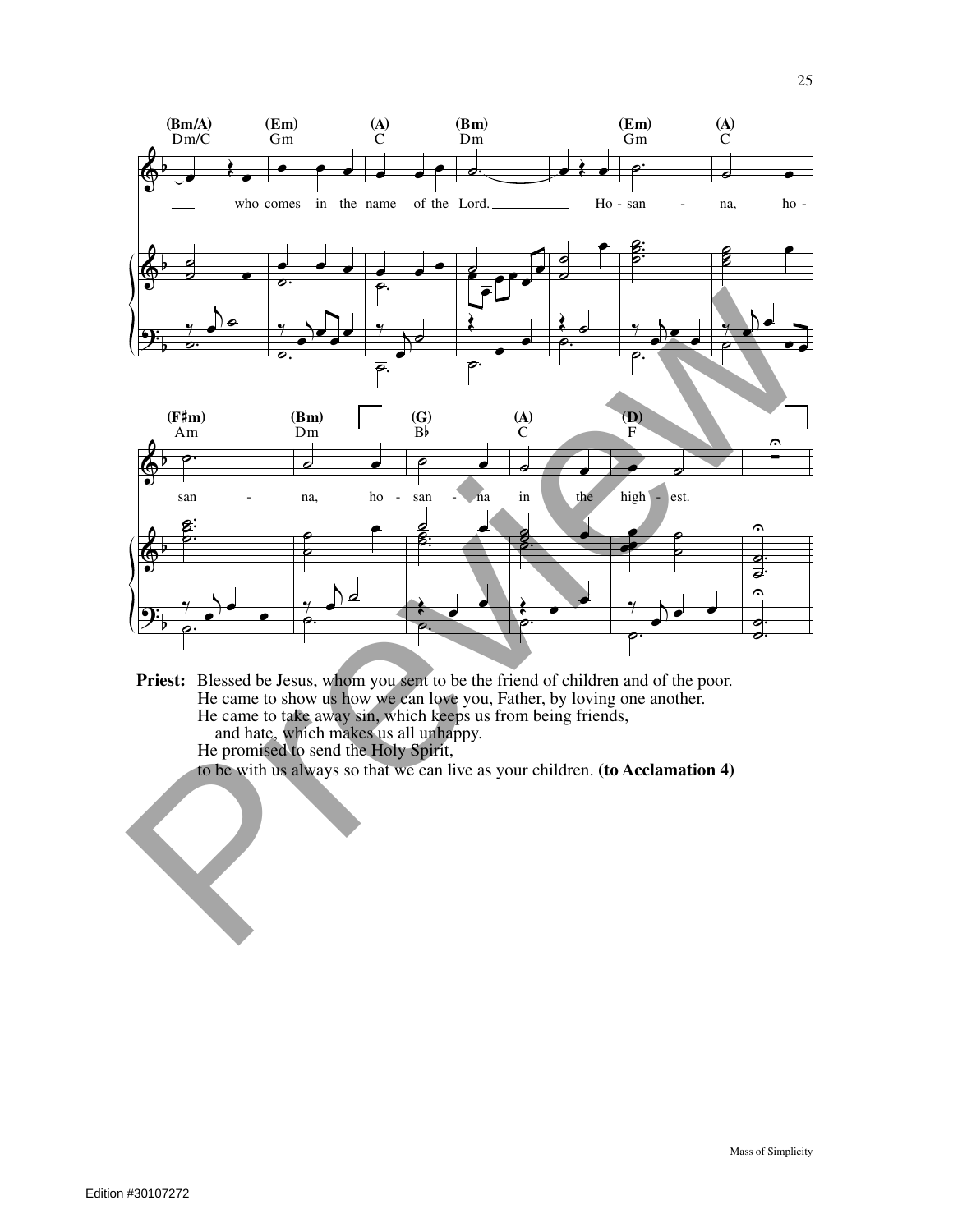



 The night before he died, Jesus your Son showed us how much you love us. When he was at supper with his disciples, he took bread, and gave you thanks and praise. Then he broke the bread, gave it to his friends, and said:

 TAKE THIS, ALL OF YOU, AND EAT OF IT, FOR THIS IS MY BODY, WHICH WILL BE GIVEN UP FOR YOU. **(to Acclamation 5)**



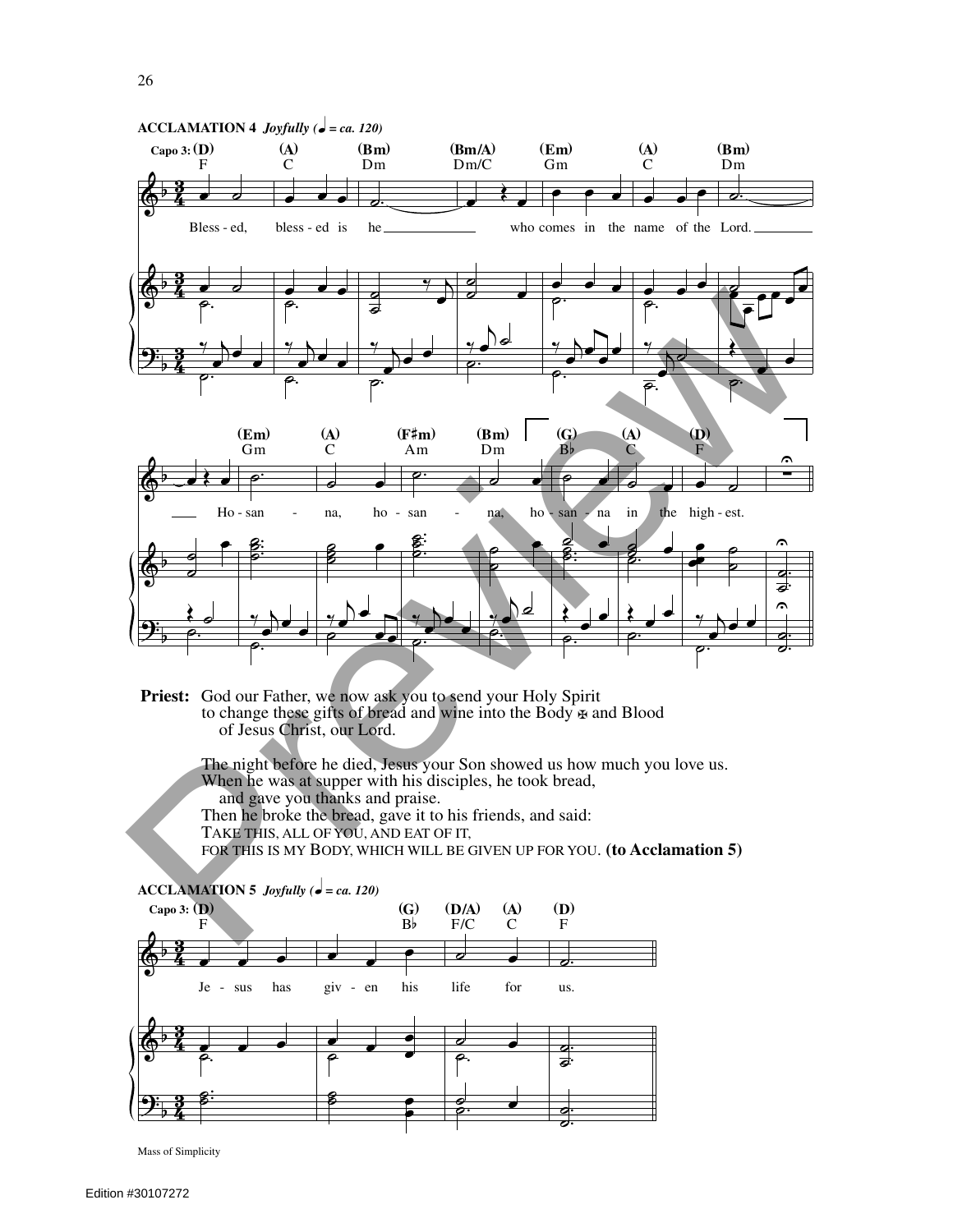- **Priest:** When supper was ended, Jesus took the cup that was filled with wine. He thanked you, gave it to his friends, and said: TAKE THIS, ALL OF YOU, AND DRINK FROM IT, FOR THIS IS THE CHALICE OF MY BLOOD, THE BLOOD OF THE NEW AND ETERNAL COVENANT, WHICH WILL BE POURED OUT FOR YOU AND FOR MANY FOR THE FORGIVENESS OF SINS. **(to Acclamation 5)**
- Priest: Then he said to them: DO THIS IN MEMORY OF ME.

And so, loving Father, we remember that Jesus died and rose again to save the world.



- Priest: Lord our God, listen to our prayer. Send the Holy Spirit to all of us who share in this meal. May this Spirit bring us closer together in the family of the Church, with N., our Pope, N., our Bishop, all other Bishops, and all who serve your people. **(to Acclamation 6)**
- **Priest:** Remember, Father, our families and friends (...), and all those we do not love as we should. Remember those who have died  $( \ldots )$ . Bring them home to you to be with you for ever. **(to Acclamation 6)**
- Priest: Gather us all together into your kingdom. There we shall be happy for ever with the Virgin Mary, Mother of God and our mother. There all the friends of Jesus the Lord will sing a song of joy. **(to Acclamation 6)**
- **Priest:** Through him, and with him, and in him, O God, almighty Father, in the unity of the Holy Spirit, all glory and honor is yours, for ever and ever. **(to Acclamation 7)**